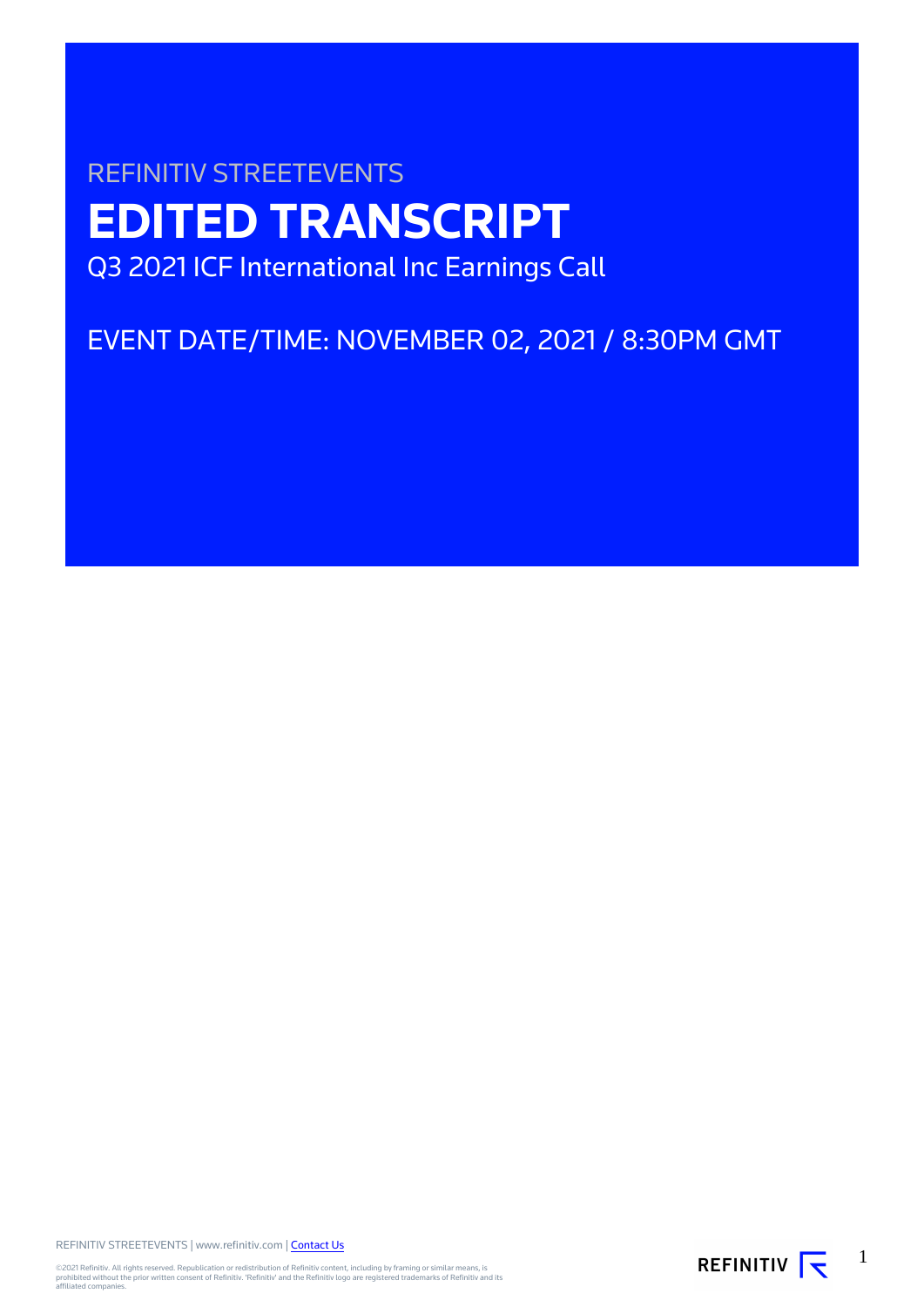# **CORPORATE PARTICIPANTS**

**Bettina Garcia Welsh** ICF International, Inc. - Senior VP & CFO **John M. Wasson** ICF International, Inc. - Chairman of the Board, President & CEO

# **CONFERENCE CALL PARTICIPANTS**

**Joseph Anthony Vafi** Canaccord Genuity Corp., Research Division - Analyst **Marc Frye Riddick** Sidoti & Company, LLC - Business and Consumer Services Analyst **Tobey O'Brien Sommer** Truist Securities, Inc., Research Division - MD **Trevor Romeo** William Blair & Company L.L.C., Research Division - Associate **Lynn Morgen** AdvisIRy Partners

## **PRESENTATION**

## **Operator**

Welcome to the Third Quarter 2021 ICF Earnings Conference Call. My name is Vanessa, and I will be your operator for today's call. (Operator Instructions) Please note, this conference is being recorded on Tuesday, November 2, 2021, and cannot be reproduced or rebroadcast without permission from the company. And now I would like to turn the program over to Lynn Morgen of AdvisIRy Partners.

## **Lynn Morgen AdvisIRy Partners**

Thank you, Vanessa. Good afternoon, everyone, and thank you for joining us to review ICF's third quarter 2021 performance. With us today from ICF are John Wasson, President and CEO; and Bettina Welsh, CFO. Joining them is James Morgan, Chief of Business Operations.

During this conference call, we will make forward-looking statements to assist you in understanding ICF management's expectations for our future performance. These statements are subject to a number of risks that could cause actual events and results to differ materially, and I refer you to our November 2, 2021, press release and our SEC filings for discussions of those risks. In addition, our statements during this call are based on our views as of today. We anticipate that future developments will cause our views to change. Please consider the information presented in that light. We may, at some point, elect to update the forward-looking statements made today, but specifically disclaim any obligation to do so.

I will now turn the call over to ICF's CEO, John Wasson, to discuss third quarter 2021 performance. John?

# **John M. Wasson ICF International, Inc. - Chairman of the Board, President & CEO**

Thank you, Lynn, and thank you all for participating in our call today to review our third quarter and year-to-date performance and discuss our business outlook. By all measures, this was another strong quarter for ICF, demonstrating the positive momentum in our business that we have experienced throughout this year and pointing to the substantial growth opportunities on the horizon as we head into 2022.

Key takeaways that I would like to highlight include: the continued revenue growth from government and commercial energy clients, which together accounted for 88% of year-to-date revenues; the 7.1% year-to-date increase in service revenue, of which over 60% represented work in the key growth areas that we identified 2 years ago and where we believe the opportunities are even more robust given the current administration's priorities; our efficient execution on existing contracts, which in tandem with higher utilization and other positive factors drove the exceptional expansion of our adjusted EBITDA to service revenue margin— while this margin level is not sustainable due to higher anticipated costs in future periods, we expect our business model to be able to continue to drive considerable operating leverage; and our success in retention and new business capture, which resulted in a book-to-bill of 1.5x in Q3 and 1.33x for the trailing 12 months.

These metrics, along with our record new business development pipeline of \$7.3 billion, underscore how well aligned ICF's subject matter expertise and cross-cutting implementation skills are with market demand.

Looking more closely at our performance by client category, third quarter federal government revenues increased 11.4% year-on-year, led

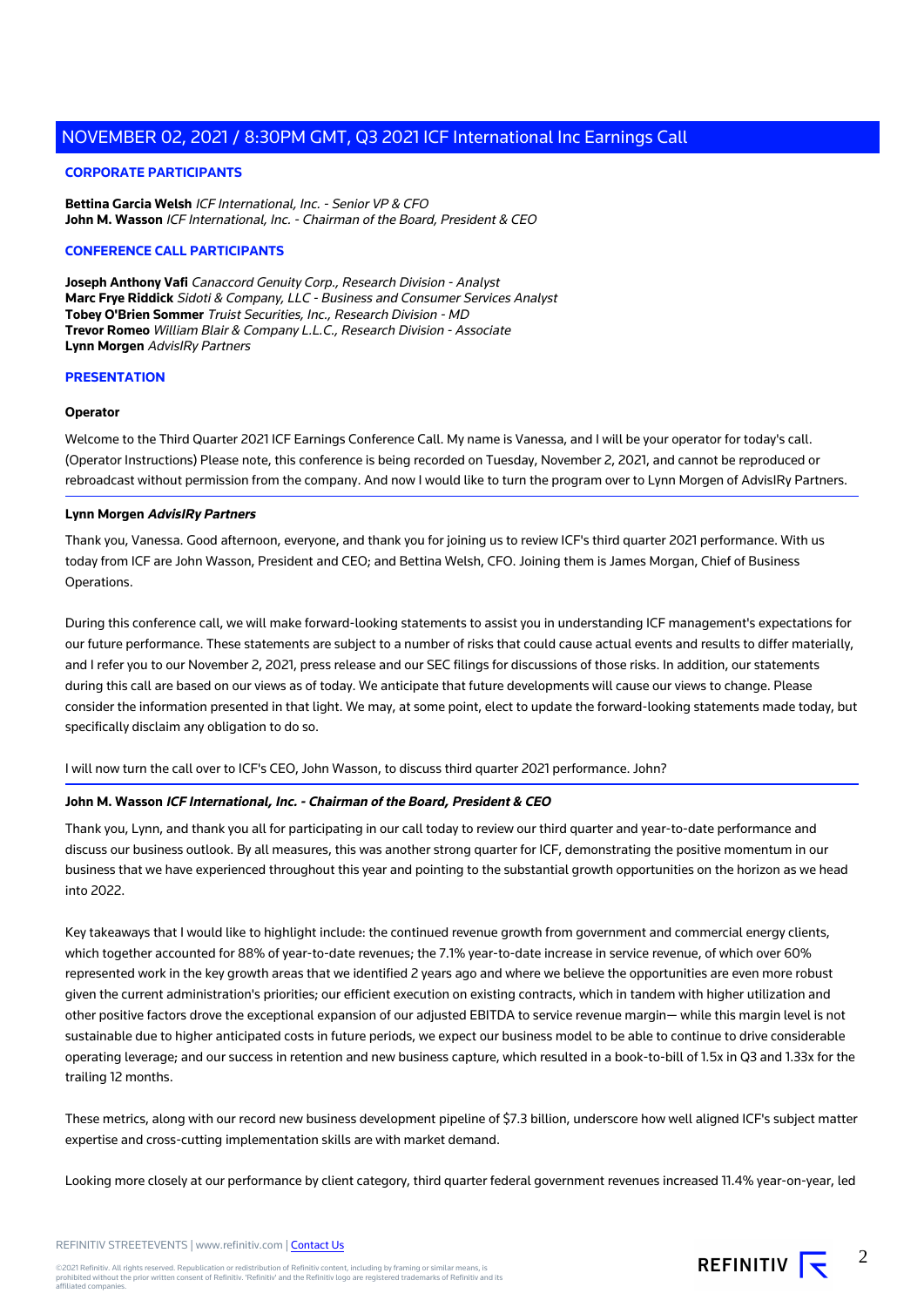by our continued work in IT modernization, digital transformation, public health and social programs, climate change and resilience. We continue to execute well on our IT modernization and digital transformation contracts, with year-to-date service revenue growth in this area of 17%. And our pipeline of new opportunities has never been higher, reaching \$1.8 billion at the end of the third quarter.

This has also been a strong year for us in public health contract awards. In the third quarter alone, ICF was awarded over \$75 million in recompete contracts by the U.S. Centers for Disease Control and Prevention and the National Institutes of Health to support the nationwide surveillance platform, BioSense, as well as to provide an array of digital transformation, health surveillance, program management and communication services to several agencies, divisions and offices to support HIV prevention, smoking cessation, cancer prevention and genetic rare disease research.

Additionally, we were awarded \$15 million in contracts tied to COVID-19 response, bringing the cumulative total value of our pandemic-related contract wins to over \$70 million.

Today, we announced the acquisition of a small but uniquely specialized firm that further strengthens ICF's position in the public health arena. ESAC brings advanced health analytics and bioinformatics capabilities to ICF along with a highly credentialed 40-person staff that serves a roster of government and academic clients as well as federally funded research centers and private organizations. We look forward to working together with the ESAC team to gain revenue synergies by expanding ICF services at existing federal clients and leveraging their contract relationships with clients such as the Centers for Medicare and Medicaid Services and the Department of Veterans Administration.

On a related note, you will see in our earnings release that we called out an after-tax third quarter expense of \$0.12 per share related to M&A costs. This was in connection with a highly competitive transaction that we pursued, but ultimately passed on late in the process as pricing moved above our comfort zone based on anticipated revenue synergies.

Revenues from state and local government clients increased 15% in the third quarter, reflecting growth in our disaster management and environmental consulting work. We continue to extend and expand our work in Puerto Rico in the third quarter, occupying a central role in FEMA project formulation and grants management, and we won a new award for \$22.1 million for the City Revitalization Program under the Puerto Rico Department of Housing. In addition, in early October, the Puerto Rico Disaster Recovery Transparency Portal noted that ICF was awarded a 33-month \$89 million contract for follow-on FEMA grant management support. ICF has a rigorous process for announcing new contract wins, but we wanted to make sure you're aware of this notification.

The mitigation market continues to develop as U.S. communities continue to suffer from the increasing evidence of severe weather-related events. In the third quarter, FEMA released a notice of funding opportunity for the 2021 Building Resilient Infrastructure and Communities program, known as BRIC, at double the funding levels of 2020. In addition, more than half the opportunities in the HUD-funded Community Development Block Grant Mitigation Appropriations funded by Congress in 2018 remain to be awarded. Just yesterday, HUD announced the allocation of more than \$2 billion in CDBG disaster recovery and mitigation funding for 15 separate disasters that occurred across 10 states in 2020. And we expect the Biden administration to continue to add to mitigation programs in the future. With climate, resilience and grants management qualifications and our position as the largest provider in the CDBG mitigation program, ICF continues to be very competitive within the mitigation and resilience markets.

Additionally, we continue to support our state and local government clients with environmental services, particularly in transportation, water, energy and planning and development. ICF was recently awarded a new \$30 million environmental services contract for the San Francisco Bay Area Rapid Transit Authority's Link21 program to provide environmental services to support a major infrastructure expansion to its passenger rail network. ICF's climate, environment and transportation divisions also won a number of contracts in the third quarter, including multiple task orders with the City and County of Honolulu, the Texas Department of Transportation, the California Energy Commission, the Minnesota Metropolitan Council, New York City Mayor's Office of Sustainability, the Metropolitan Washington Council of Governments and Hawaii State Energy Office.

As noted in our earnings release, revenues from international government clients increased substantially in the third quarter, with approximately 1/3 of the 60% increase tied to a sizable short-term project with substantial pass-through revenues that we expect to wind

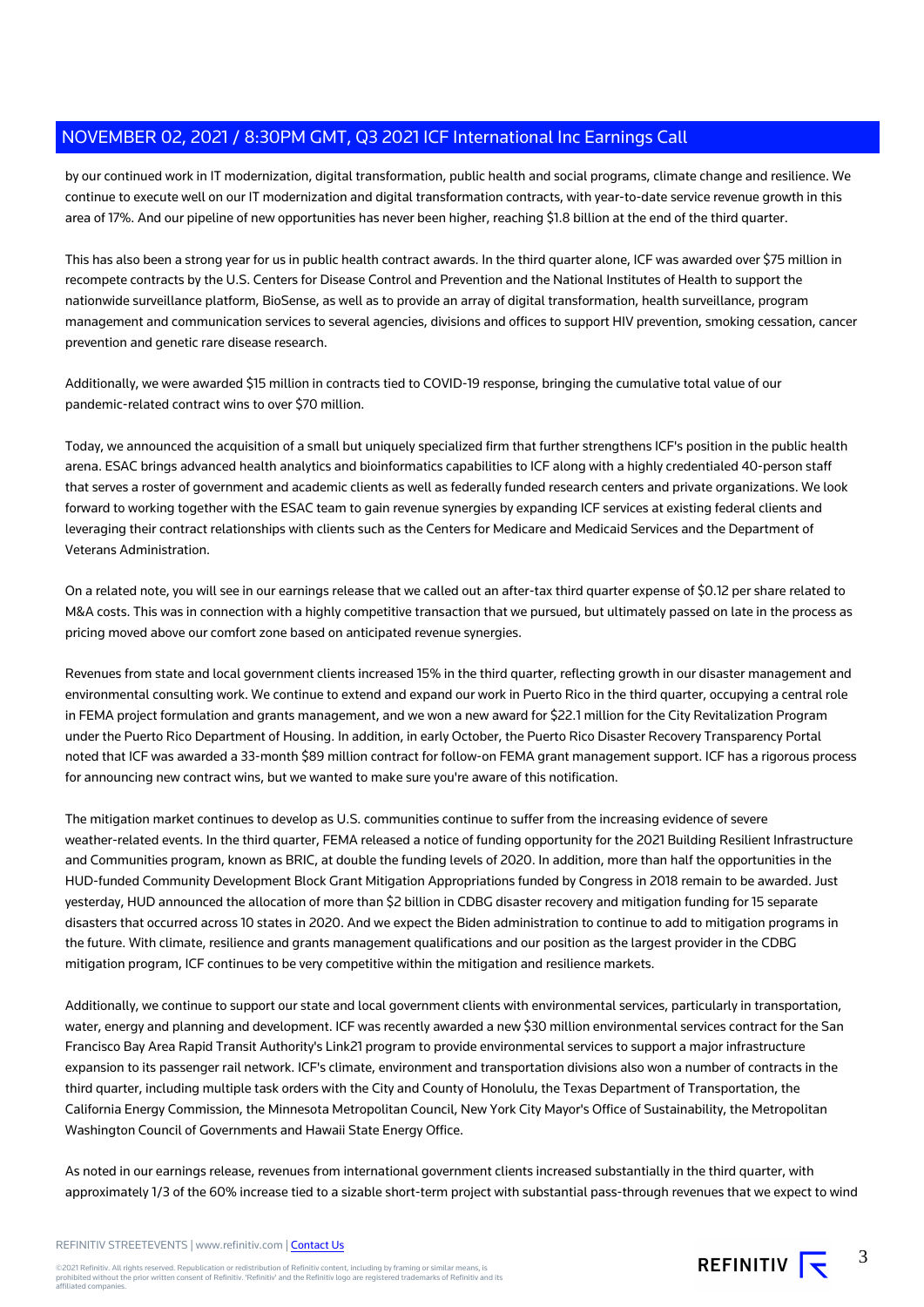down by the end of Q1 2022. In terms of trends, we are seeing greater clarity from clients, particularly in the European Commission, on new funding initiatives as the impact of COVID recedes and continued demand for services related to climate and social inclusion.

Moving to the commercial category. In marketing services, we continue to gain recognition for excellent client work and winning new business, but overall activity levels remain below pre-pandemic levels, turnover is an industry-wide issue, and year-on-year revenue comparisons reflect the completion of a large contract at the end of last year. That said, we continue to leverage the excellent engagement qualifications and expertise that are resident in our commercial marketing business across the ICF footprint, which is materializing in expanded work from government and commercial energy clients. And we continue to carefully manage this part of our commercial business, which represented about 9% of total year-to-date revenues.

In the last 2 quarters, we have seen a discernible pickup in our aviation consulting business. While still a small part of our commercial revenues, our airline and airport clients are engaging ICF for sustainable aviation and tourism projects in Europe and for logistics projects in North America.

Our energy market work remained the core of ICF's commercial client category. Year-to-date revenues increased 8.7%, representing solid growth across our energy efficiency, energy markets advisory and domestic environmental services businesses.

With contract awards from utility clients, including traditional energy efficiency programs, electrification programs, distributed energy resources and customer analytics, we anticipate continued strong market demand. And while we are one of the largest players in this area, we believe there is opportunity to not only grow within the market, but to also increase our market share.

In addition to California, we continue to monitor developments in several other states as energy efficiency-related programs are instituted or expanded to address state climate targets. For example, in New York, ICF implements the Clean Heat program for all the New York investor-owned utilities. This innovative program is designed to replace fossil fuel heating systems with electric heat pumps. We expect similar electrification programs, including expansion of electric vehicle programs in several other jurisdictions.

Also, our energy markets advisory business has seen continued high demand for ICF's financial and engineering due diligence services around the deployment and development of renewable resources and energy storage.

Our environmental services business has also been active on energy project development opportunities as we won an additional contract for an East Coast offshore wind project, a construction compliance project for solar development in Arizona, an environmental impact assessment for a wind project at Wyoming and numerous smaller engagements with renewable developers and utilities.

This gives you a good sense of the breadth of our commercial energy portfolio of services, which we see as having substantial runway for growth in the coming years.

In summary, the third quarter marked another period of significant growth for ICF following the very positive comparisons we achieved in the first half of this year. This performance has set the stage for an excellent 2021 and together with our strong backlog and robust business development pipeline, underscores ICF's significant growth prospects for 2022 and beyond. And there do remain additional catalysts in the near term associated with infrastructure and stimulus legislation and 2022 civilian fiscal priorities that could further expand our growth opportunities for the next year and beyond.

Now I'll turn the call over to our CFO, Bettina Welsh, for a financial review. Bettina?

# **Bettina Garcia Welsh ICF International, Inc. - Senior VP & CFO**

Thank you, John. Good afternoon, everyone. Our total revenue increased 9.4% to \$394.1 million year-on-year, led by a 16.1% increase in revenue from government clients and a 3% increase in revenue from commercial energy clients, which reflected the pull forward of energy efficiency program revenues in the first half of this year. Year-to-date revenue from commercial energy clients increased 8.7%, which is consistent with the positive business trends in this client category.



4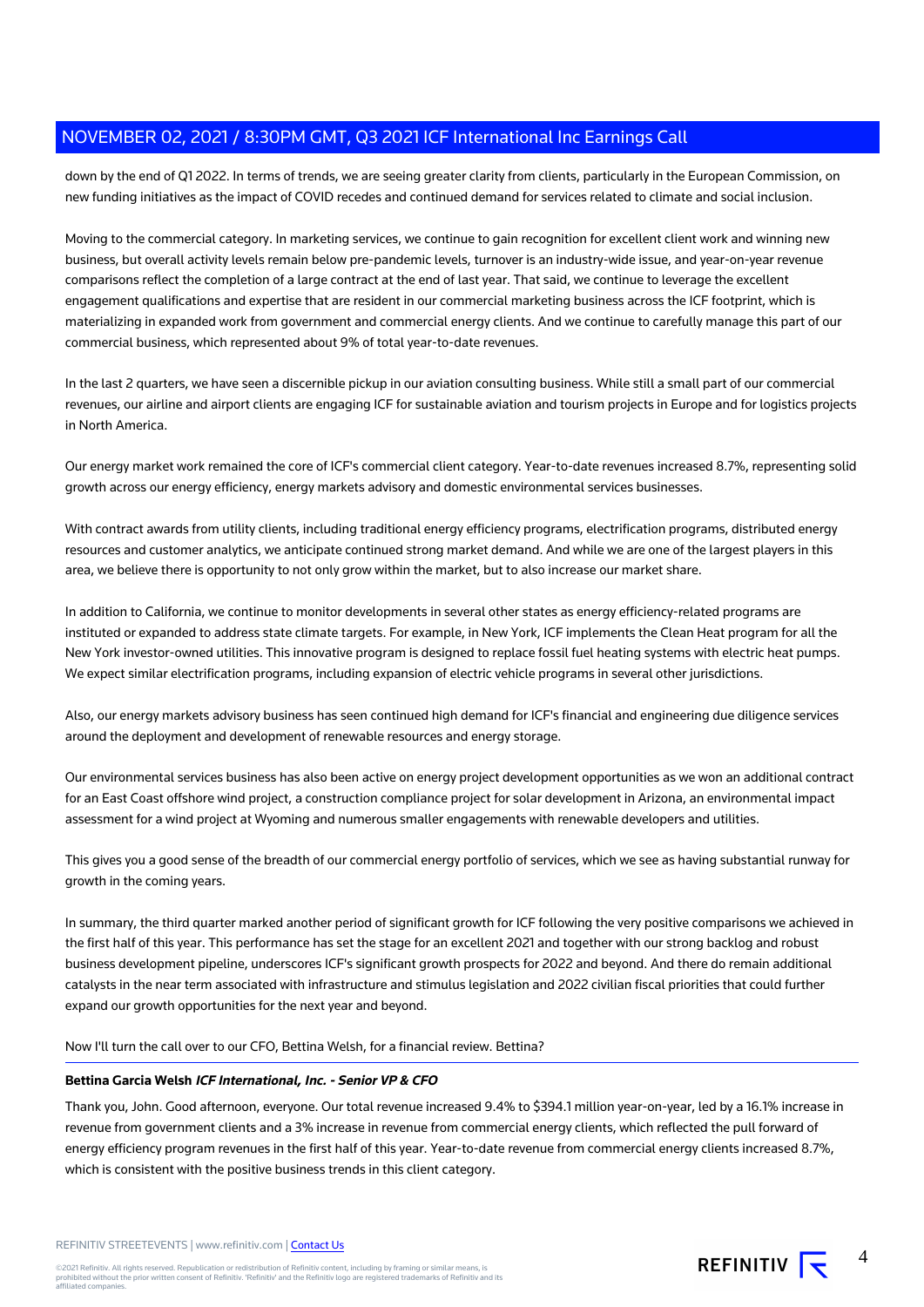Third quarter pass-through revenue increased to 30.1% of total revenue from 26.5% in the year ago quarter, primarily due to higher activity on our USAID project work. For the first 9 months of 2021, pass-throughs accounted for 28.2% of total revenue, in line with our expectations for the full year. This takes into account the significant reduction in pass-through revenue that we highlighted for this year's fourth quarter resulting from the completion of a large commercial marketing contract.

Service revenue grew 4.1% year-over-year to \$275.6 million and was up 7.1% year-to-date. Gross profit increased 2.1% year-on-year to \$139.9 million. Gross margin on total revenue was 35.5%, lower year-to-year due to increased pass-throughs. On service revenue, gross margin was 50.8%, which was 100 basis points lower year-to-year due to timing of fee recognition on energy-related contracts.

Indirect and selling expenses were \$99.9 million, similar to the \$100.1 million in the third quarter of 2020. As a percentage of service revenue, indirect and selling expenses declined to 36.3%, 150 basis points below last year's third quarter, with the majority due to lower facilities and related costs.

Third quarter EBITDA was up 8.2% to \$39.9 million and adjusted EBITDA, which excludes special charges, was up 16.1% to \$43.8 million. Adjusted EBITDA margin on service revenue expanded 160 basis points to 15.9%, primarily reflecting higher utilization and the lower indirect and selling expenses as a percentage of revenue I just noted.

Operating income of \$32.3 million was up 14.2% from the \$28.3 million reported in the third quarter of 2020. Our tax rate was 31.6% compared to 27.2% in the third quarter of 2020 due to return-to-provision adjustments resulting from increased revenue generated in higher tax jurisdictions.

Net income for the quarter was \$20.4 million or \$1.07 per diluted share, up 14.1% and 13.8%, respectively, from the \$17.9 million or \$0.94 per diluted share reported in the third quarter of 2020. On a non-GAAP basis, excluding the impact of amortization of intangibles, M&A expense and severance and staff realignment charges, earnings per share increased 19.5% to \$1.32 year-over-year.

Turning to cash flow, our year-to-date operating cash flow was \$64.8 million and supports our increased operating cash flow guidance of \$110 million, up from \$100 million. Capital expenditures for the first 9 months were \$12.3 million compared to \$12.9 million in the prior year. Days sales outstanding for the third quarter were 76 days compared to 83 days last year.

In the third quarter, our net leverage ratio declined to 1.87, and we expect this to decline further to about 1.75 by the end of the year. Also, today, we declared a quarterly cash dividend of \$0.14 per share payable on January 12, 2022, to shareholders of record on December 10, 2021.

For modeling purposes, here are our expectations for the full year 2021. Depreciation and amortization expense is expected to be in the range of \$19 million to \$20 million. Amortization of intangibles should be between \$11.8 million and \$12.2 million. Interest expense is now expected to range from \$10 million to \$11 million. And the full year tax rate will now be no greater than 29%. We expect fully diluted weighted average share count of approximately 19.1 million for 2021. And capital expenditures are anticipated to be approximately \$20 million.

ICF's capital allocation priorities remain unchanged, balanced between investing to drive organic growth and making strategic acquisitions, as well as debt reduction and returning capital to shareholders in the form of dividends and share repurchases.

With that, I'll turn the call back to John for his closing remarks.

# **John M. Wasson ICF International, Inc. - Chairman of the Board, President & CEO**

Thank you, Bettina. As you've seen in today's earnings release, our year-to-date performance and expectations for a good showing in Q4 have led us to increase our guidance range for full year 2021 GAAP EPS and non-GAAP EPS, which now represent year-on-year growth of 45% and 15%, respectively, at the midpoints. EBITDA is anticipated to be at the high end of the guidance range or slightly above. The guidance ranges for total revenue and service revenue remain the same.

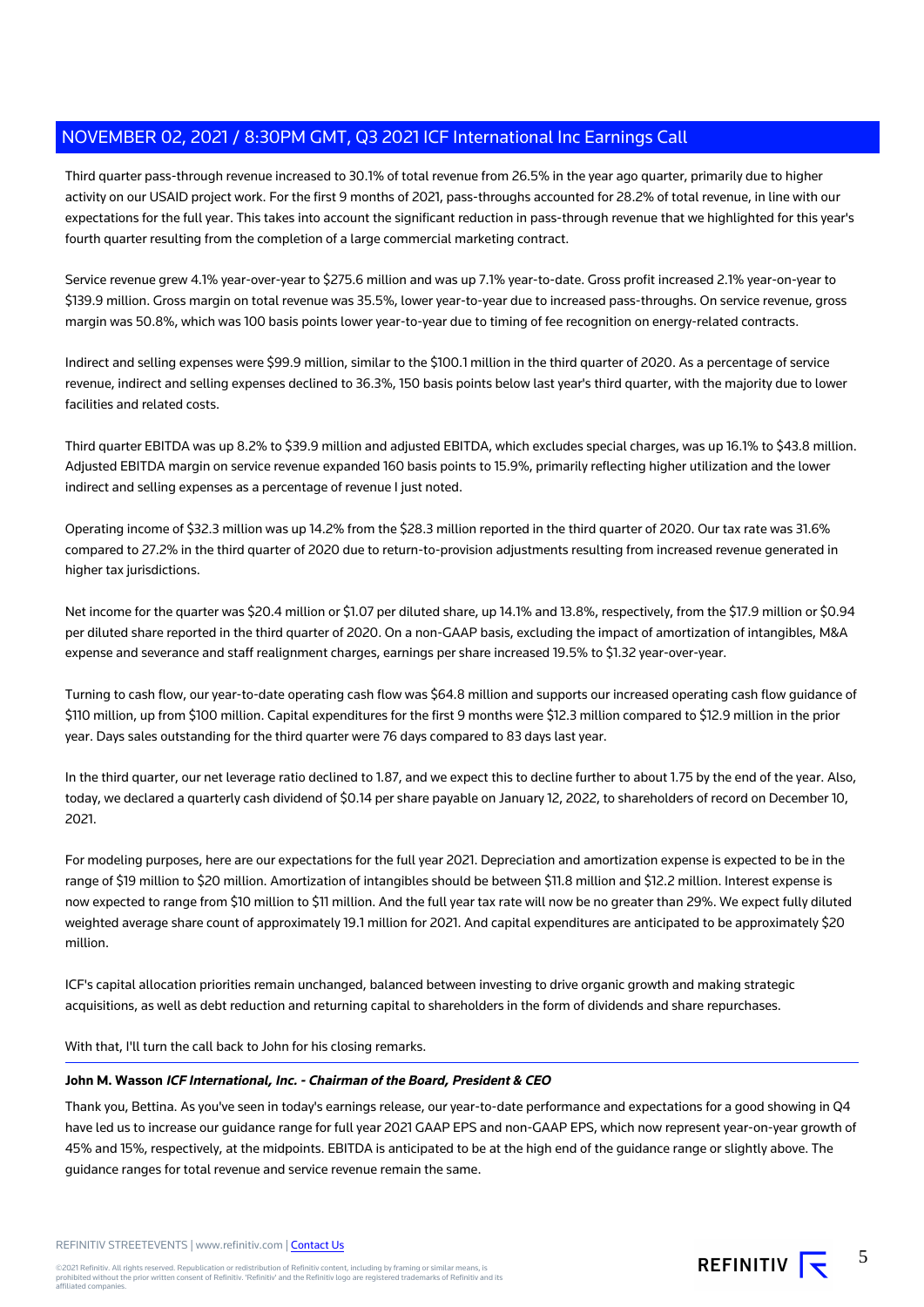We expect fourth quarter service revenue to be comparable to third quarter levels with similar trends, namely that growth in the government and commercial energy client categories will more than offset lower commercial marketing revenues. Also, we are pleased to be raising our full year operating cash flow guidance to \$110 million from \$100 million. Over 60% of ICF's year-to-date service revenue represented work in key areas in which we expect growth rates in the aggregate to be at least 10% over the next several years. These include the high-growth areas of IT modernization, public health, disaster management and utility consulting as well as climate, environment and infrastructure, which align well with the current administration's priorities. Additionally, we have the financial resources to pursue acquisitions that can further expand our addressable market.

Analysts and investors often hear me speak about ICF's culture as an important differentiator. Of course, we have not been immune from the staffing issues that have impacted others in our industry, and in fact, most industries in the country. That said, we believe we are navigating better than most and have expanded our recruiting and retention activities in today's challenging business environment. We have nurtured a collaborative culture at ICF for the past 50 years. It has enabled us to attract an exceptional group of people dedicated to making a difference by bringing together subject matter expertise with a broad range of cross-cutting skills that enable us to deliver positive results for our clients. We believe our culture has been a key factor in the company's success to date and will continue to drive our growth.

Lastly, on January 19, 2022, we will host an Investor Day in New York City to provide you with greater insight into the growth drivers we see on the horizon for ICF and give you the opportunity to engage with our subject matter experts and those leading our cost-cutting capabilities in technology and digital engagement. Invitations will be sent out shortly. Please direct any questions to Lynn Morgen. We do hope you can join us.

With that, operator, I'd like to now open the call to questions.

# **QUESTIONS AND ANSWERS**

#### **Operator**

(Operator Instructions) And we have our first question from Tobey Sommer with Truist Securities.

# **Tobey O'Brien Sommer Truist Securities, Inc., Research Division - MD**

John, I was hoping you could maybe tell us about your acquisition appetite and intention, given what looks like what must have been a pretty big swing for the company.

# **John M. Wasson ICF International, Inc. - Chairman of the Board, President & CEO**

I think as we've talked about in the past, Tobey, I mean M&A has been a key component of our strategy for the company for 15 years. As we've talked about in that period, we've enjoyed 15% compound average growth rate. About half of that has been organic, half of that has been inorganic. And I think as we look forward, we certainly continue to believe that we can add value and drive growth in the company through M&A activities. I think we remain focused in the same markets. We've talked about quite a bit over the last couple of years in the federal market, so looking at IT modernization and federal health markets and then on the commercial side looking in the energy industry. And I think that's been our focus. And we'll continue to look for the companies that bring in the deep domain expertise, implementation skills that we think we can really drive synergistic revenues. As we've talked many times, we don't do turnarounds. We don't do fixer-uppers. We're looking to get quality companies where we can make 1 plus 1 equal 3. And so I think the focus remains consistent with what we've talked about, and we're quite focused on trying to add scale and capability in these key growth markets where we can really drive significant synergistic value for shareholders.

# **Tobey O'Brien Sommer Truist Securities, Inc., Research Division - MD**

How would you describe the contract awards in the quarter with respect to sort of momentum established prior to the administration change versus processes and procurements that started after the baton was passed to the Biden administration?

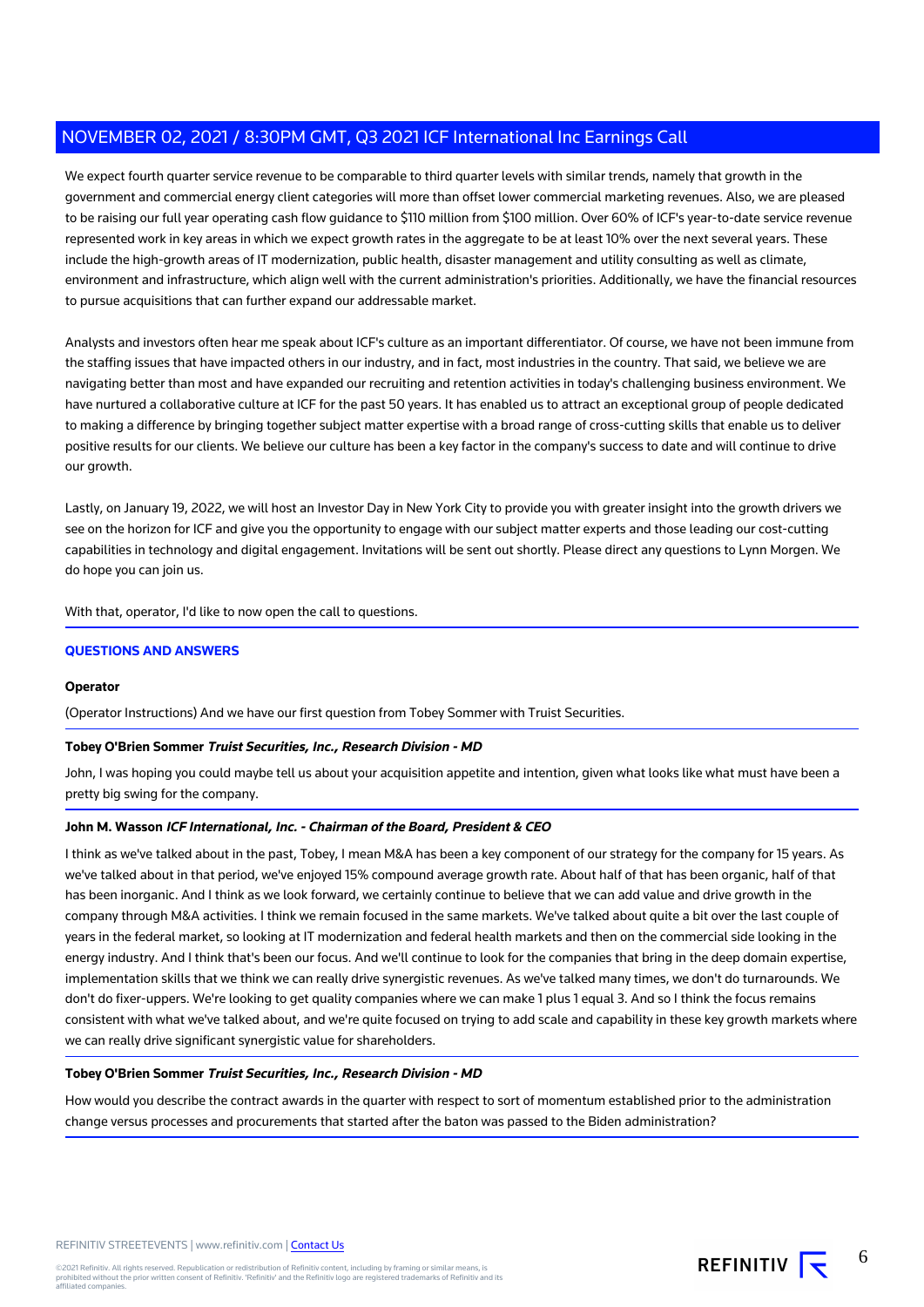# **John M. Wasson ICF International, Inc. - Chairman of the Board, President & CEO**

Yes. I think by and large, we're still winning awards that were in capture and bids submitted prior to the new administration. So the strong sales performance and the very strong book-to-bill results we've reported for the last 4 or 5 quarters, really, I think, are -- do not reflect the potential upside from this administration.

I think that I think we'll start to see -- I would expect to see opportunities from the new administration to play a larger role as we go into Q4 and Q1 in terms of our pipeline and potential awards. And as we start to win those, and it could be material certainly as we get into the second half of next year. But by and large, to date, I would say that the awards and the book-to-bill and the sales you've seen predate the administration.

#### **Tobey O'Brien Sommer Truist Securities, Inc., Research Division - MD**

Okay. Just 1 or 2 more from me. I'll try to make them quick. What percentage of your employees are now vaccinated? And how do you ballpark the percentage of employees that you may lose due to vaccine mandates? This is a problem that corporate America largely is tackling, especially in, I mean, the services sector, of course.

# **John M. Wasson ICF International, Inc. - Chairman of the Board, President & CEO**

Sure, of course. Yes. I think we're north of 95% of our employees are vaccinated. I mean we have stated that we imposed the vaccine requirement on our employees by, I think, the end of November. And so we're working through the last 5%. I think the results are increasing daily. My sense is we'll get the vast majority of folks vaccinated. I don't think we're going to see material impacts from a vaccination policy on our business. I think to the extent we have issues, we'll be able to manage it. I don't expect any material issues there. I will note all the officers in the company are vaccinated at this point. So certainly, the leadership is aligned on this issue, and I don't expect material impacts or material risk.

#### **Tobey O'Brien Sommer Truist Securities, Inc., Research Division - MD**

And last question from me, if I could just get your broad sense for, if inflation, I mean, stays elevated for a period of time, how does that impact your ability to grow and to achieve the margin goals that you would like?

#### **John M. Wasson ICF International, Inc. - Chairman of the Board, President & CEO**

I think that -- I think as we've talked in the past, I think that ICF is fairly inflation resistant or proof. I mean, 65%, 70% of our work is in government markets that I don't think we'd see the impacts from inflation. The energy industry, I mean, again, I think it's not a significant concern. So I think we believe, the inflation, we'll be able to manage it, we'll be able to deliver our margins. Obviously, we're seeing wage inflation and wage pressures like every company in America is, and we're watching that carefully, monitoring it carefully. We're certainly doing what we need to remain in market and retain and keep our people motivated.

It is a challenging time. I do think on that front, we believe we'll be able to pass a significant portion of those costs to our clients. As we've also talked about, we are having -- we are achieving savings from the pandemic that we think will last for the long run, both in travel and entertainment and in facilities costs, which I think also provide a buffer to kind of manage pressures that we're feeling on the wage front. And so I guess that's a long-winded way of saying, Tobey, that I think we feel we're in good shape and should be able to managing weather and inflationary environment and deliver the margins and deliver on expectations.

#### **Operator**

And we have our next question from Joseph Vafi with Canaccord.

# **Joseph Anthony Vafi Canaccord Genuity Corp., Research Division - Analyst**

Good results. I'm just wondering if we could drill down a little bit more into some of the mitigation comments that you made, John, both on FEMA and then on the HUD side of things. It sounds like perhaps that those budgets are, at least on the FEMA side, they could be incrementally bigger than you thought and then timing on any piece of the business that could be put out to bid there. And then I'll have a follow-up.

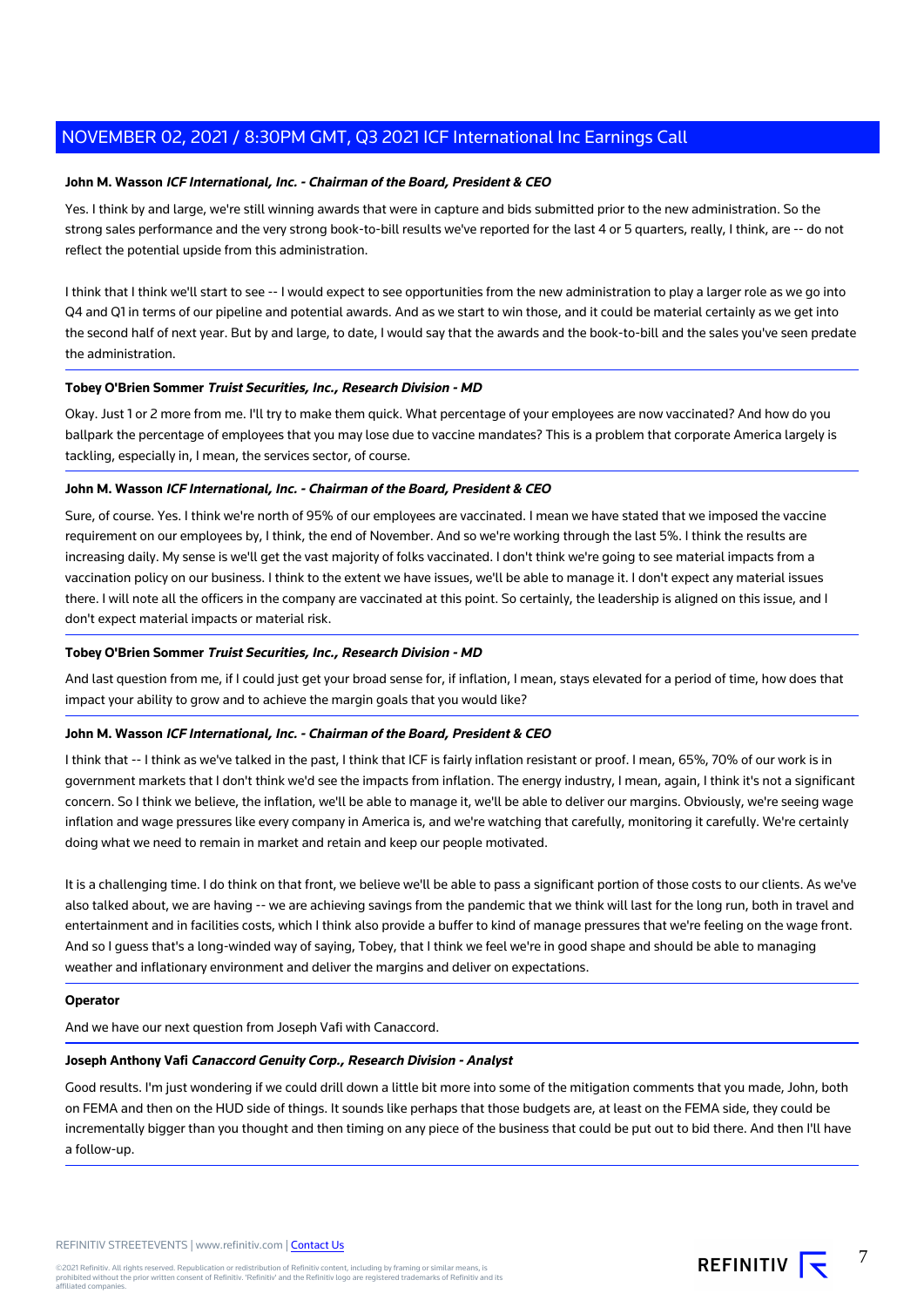# **John M. Wasson ICF International, Inc. - Chairman of the Board, President & CEO**

Well, sure. I certainly think that there's certainly more emphasis in FEMA on mitigation funding. And as you know, and I said in the remarks, the budgets are increasing there. They've also opened the lens of what they'll support to include climate-related activities. And so I think that is a market that we are seeing more funding. We will see more opportunities here in the next -- as we go forward here in the next 2, 3, 4 quarters, and it's a core part of our business. So we certainly see the mitigation market as a growth market and the FEMA component of that market, a growth market. As you know, I mean, we're a leader on the CDBG side of the mitigation activities. As we've talked about in the past, we've won 5 or 6 mitigation contracts here in the last to 2 or 3 quarters. I think we probably won more opportunities -- or certainly have won at the high end, we're one of the most awarded firms on the mitigation front, CDBG mitigation front. And there's still, as I said in my remarks, significant award decisions pending in that market given the appropriations from 2018, and as I said in my remarks, the additional \$2 billion for 2020 that was just announced in the last day.

So I think it is an area of continued growth for us. I think there will be more opportunity there. We expect awards in the near term on -certainly, we've been discussing the Puerto Rico mitigation opportunities. Those are moving along. We'd expect decisions here in the next quarter or 2 on those. And so we certainly view that as a growth market, Joe, and an increasing -- a market where the trends are becoming more favorable. I know Tobey asked the question, well, what are -- has the administration had an impact? I think we're starting to see some of the initial impacts of this administration in terms of putting more money behind mitigation, which should lead to proposal activities here in the next quarter or 2 for us.

## **Joseph Anthony Vafi Canaccord Genuity Corp., Research Division - Analyst**

Got it. And then IT modernization has been doing really well. It's been a very steady performance on new contract awards. Some of those, obviously, a little bit on the larger side, too. It looks like maybe this quarter was a little lighter. Is there anything building there in the pipeline, in the near-term pipeline? And any kind of commentary on the quarterly bookings there? I know, obviously, sometimes things are lumpy up and down and timing is really more of a factor than anything else.

## **John M. Wasson ICF International, Inc. - Chairman of the Board, President & CEO**

Yes. Sure. Yes. I mean I think -- well, first of all, I'm quite pleased that the business grew 17% in the quarter. That was good to see. I mean we have a very robust pipeline in IT modernization, Joe. We -- I think we -- the pipeline is north of \$1.5 billion. I think it's at record high this quarter. The awards can be lumpy, but I think -- I'm confident that's going to remain a significant growth driver for us here as we look to the future and look to the long term. As I've said before, I think we're in the third or fourth inning here in the federal government of modernizing IT platforms, including civilian platforms. And so I think it's a positive long-term trend for us. So I remain -- I think we remain very excited and very positive on that market.

#### **Operator**

Our next question comes from Andrew Nicholas with William Blair.

## **Trevor Romeo William Blair & Company L.L.C., Research Division - Associate**

This is actually Trevor Romeo on for Andrew. First of all, just kind of wanted to ask about the commercial marketing business. I think last quarter, revenue had kind of returned to being roughly flattish, and it declined a bit this quarter. So just curious kind of what caused the incremental weakness this quarter? And any more color on trends for that business and kind of your expected pace of rebound in the future would be really helpful.

#### **John M. Wasson ICF International, Inc. - Chairman of the Board, President & CEO**

Yes. I think the -- I think we -- as you'll see in the release, I think the decline in our commercial revenues was entirely related to commercial marketing services. We did complete a contract in the second half of last year that is certainly impacting the comparisons this year. But beyond that, I would say that commercial marketing services certainly has not recovered in the way we had initially planned this year. I think we thought we'd see some improvement as we got into the second half of the year. We certainly have not seen that improvement. We are managing the business very carefully as we've talked about.

It does represent, as I said, about 9% of our year-to-date revenues. And so I think we -- certainly, there's certain verticals in that in commercial marketing services that continue to be impacted by the pandemic, and client budgets are tight, and clients are being very



8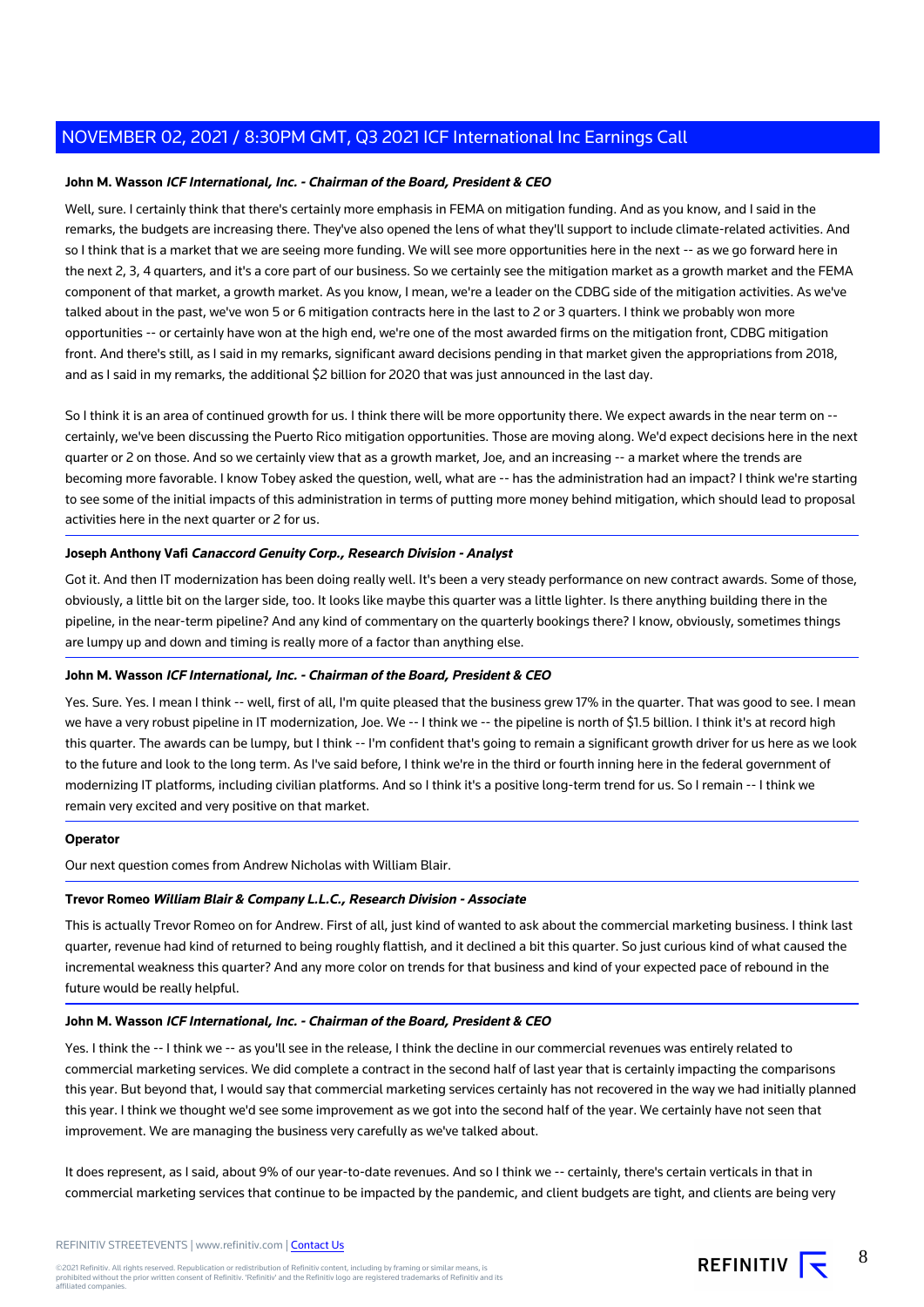careful with their spending, and we certainly saw some of that in the third quarter. And so I think that's what's going on in commercial marketing services.

## **Trevor Romeo William Blair & Company L.L.C., Research Division - Associate**

Okay. Got it. That's helpful. And then just on margins. I know this is kind of an estimate in prior quarters, but particularly given the strong margin this quarter, just wanted to see if your view has changed at all on sort of potential for expense savings or sort of the extent to which some of those delayed expenses could come back as we look forward to next year and beyond?

# **John M. Wasson ICF International, Inc. - Chairman of the Board, President & CEO**

I would say that on the expense front, I think we're continuing to reap benefits from the impacts of the pandemic that in the long run will not be -- are not sustainable. But having said that, I think we have talked about the fact that in the long run, we believe that 25% of the travel and entertainment spend prepandemic, we can -- we will save as we go forward. I think we've taken steps to manage our facility footprint, and we continue to look at our facility footprint as a way to reduce our expenses going forward. We think that could be material.

Obviously, some of what you're seeing is we've -- our offices are still closed. So our operating costs in our offices are down. Eventually, we will open up those offices again. And so I think there is some leverage there, but this quarter was quite unusual in -- on several fronts in terms of how we got to the margin levels. I do -- I think we have historically talked about 10 to 20 bps of improvement in adjusted EBITDA to service revenue. Over time, I think there's potential that could go higher given some of the savings that were -- that I've just mentioned. And certainly, we'll -- we continue to take a hard look at that. And I'm sure we'll have a discussion on that as we talk about guidance for next year.

# **Operator**

(Operator Instructions) Our next question comes from Marc Riddick with Sidoti & Company.

#### **Marc Frye Riddick Sidoti & Company, LLC - Business and Consumer Services Analyst**

So a few of my questions have already been answered, but I did want to touch a little bit around the -- if you could share some thoughts as to what you're seeing internationally both as far as activity levels as well as potential for adding expertise outside of the States. And then I have a quick follow-up after that.

#### **John M. Wasson ICF International, Inc. - Chairman of the Board, President & CEO**

Well, I would say in terms of the market, I mean, I think we've reported significant growth in our international markets for several quarters now. And I would say in the third quarter, we -- as I said in my remarks, we are seeing some positive signs in the European Commission market and early signs of activation of work. We have a contract to do communications support for the European Commission, where we've seen some recent activation of work. We're seeing a lot of interest in climate and decarbonization out of the European Commission. That's certainly an area where we're going to see growth as we go forward.

And so we're -- the European Commission, with the pandemic receding, we're certainly starting to see signs of activation of work and growth there, which we're quite pleased with. We've also had a project that we talked about that it's been a 1-year energy-related project. They've had -- it will wind down early next year. But even setting that aside, I think we're generally pleased with the trends we're seeing in the European Commission and the opportunities there. On the M&A front, I would say that we're primarily focused, so we are focused here in North America right now on the M&A front.

I think we really believe that given the key growth drivers we're talking about, the highest value could be -- can be achieved with a focus on North America in the key growth markets, IT modernization, health and energy. And so Europe is really not a -- it's not a focus at least for the next year. But obviously, we're out in the market and talking to people. And if we saw -- and I'm sure we'll continue to evaluate opportunities there, but it's not an earlier focus right now on the M&A side.



9